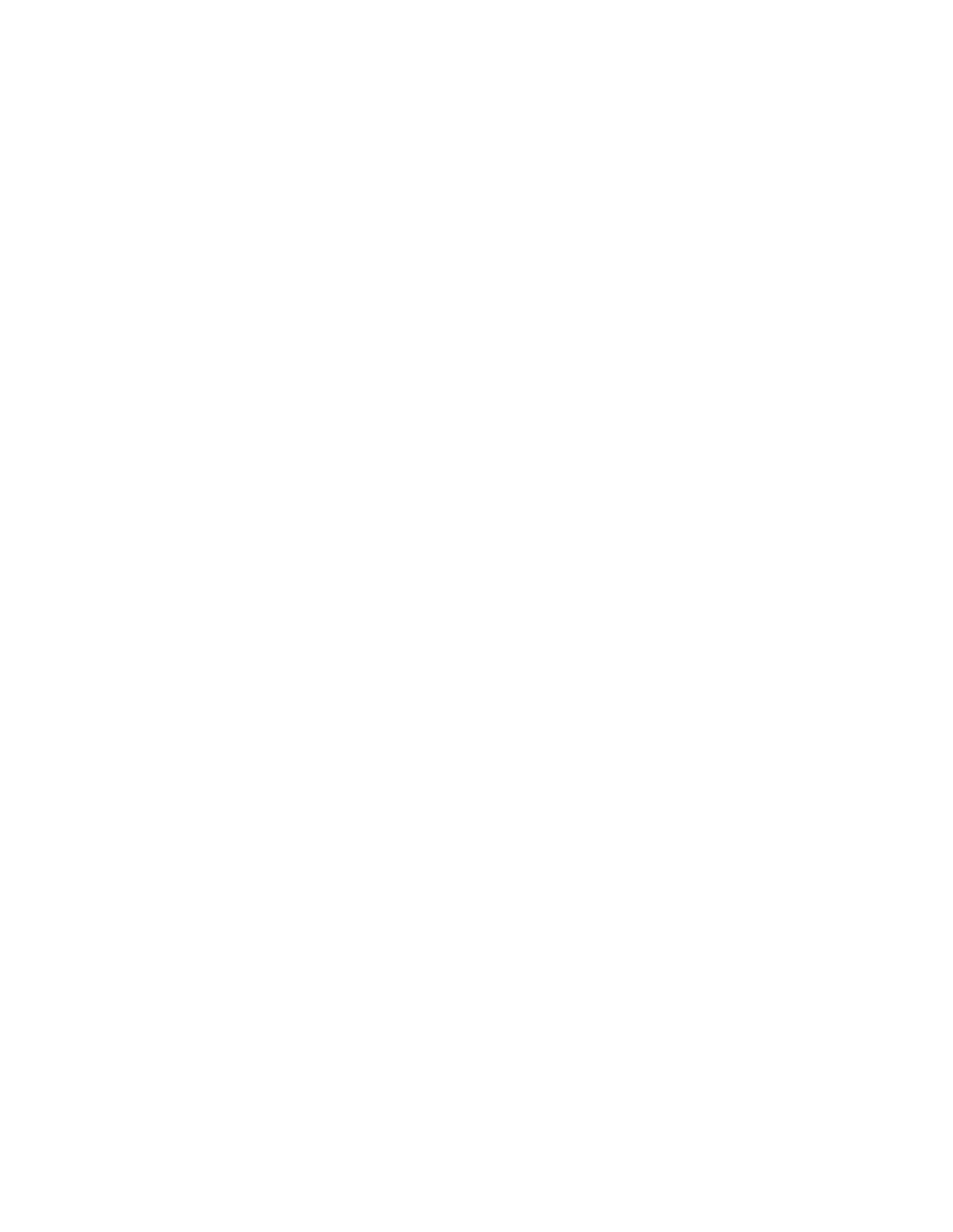<span id="page-2-0"></span>

GSICS-RD005

# Global Satellite Inter-Calibration System

# GIRO and GSICS Lunar Observation Dataset Usage Policy

*Version 1.0 May 2015*

**EUMETSAT**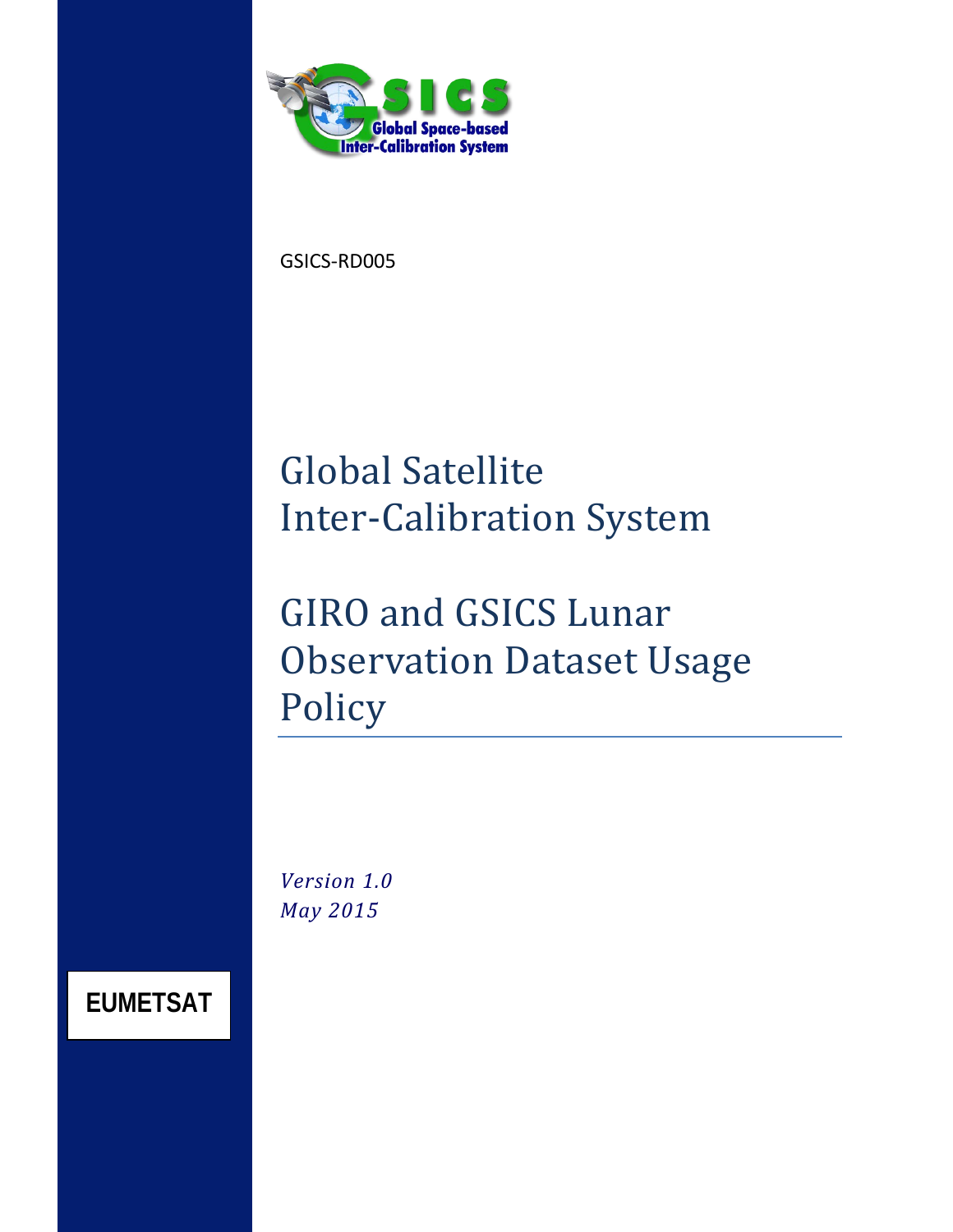# *RECORD OF DOCUMENT CHANGES*

| <b>Version</b> | <b>Date</b>           | <b>Nature of change</b> | Done by              | Approved |
|----------------|-----------------------|-------------------------|----------------------|----------|
| 1.0            | 07.05.2015   Creation |                         | S. Wagner (EUMETSAT) |          |
|                |                       |                         |                      |          |
|                |                       |                         |                      |          |
|                |                       |                         |                      |          |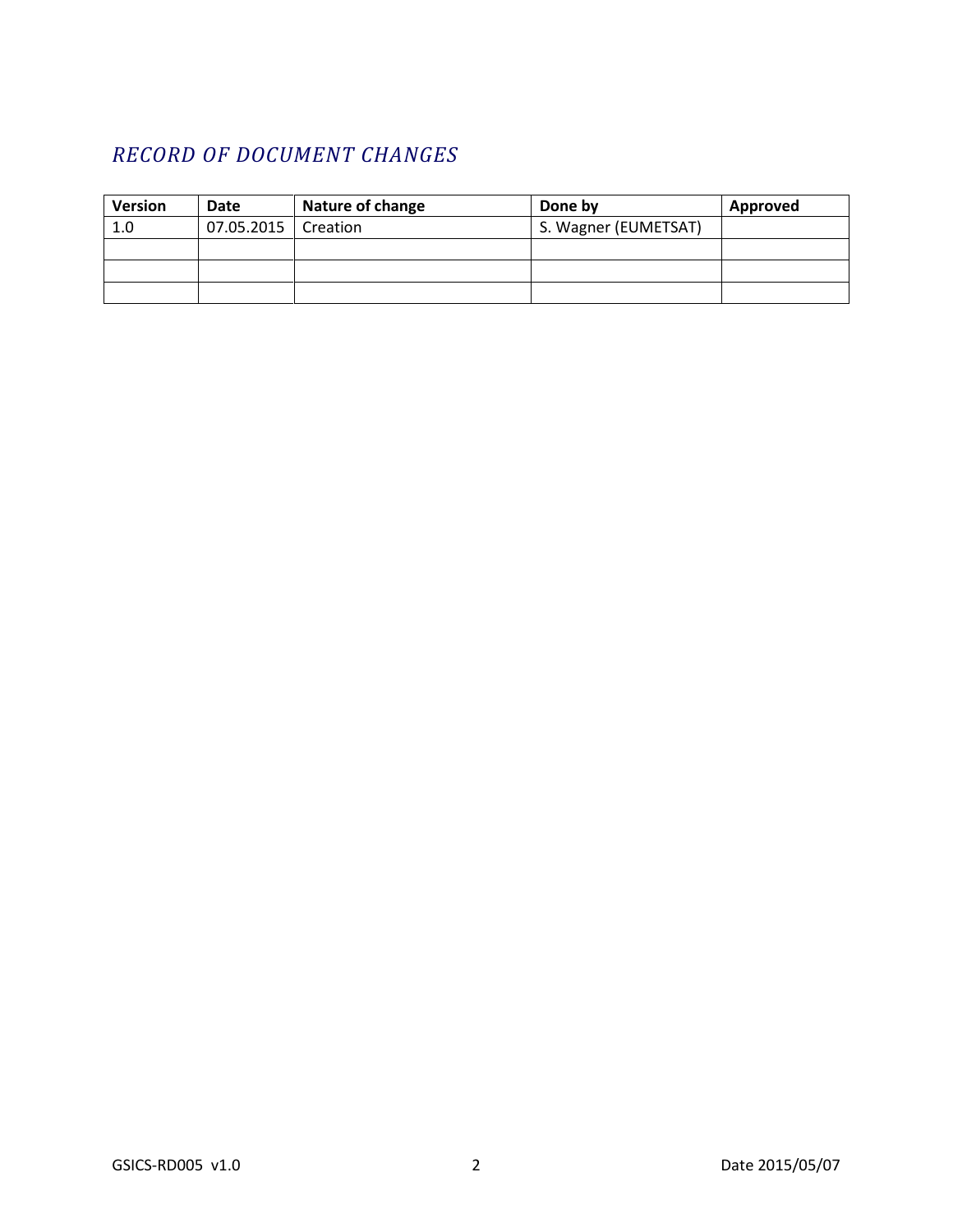| 1.                                                                                     |  |  |  |  |
|----------------------------------------------------------------------------------------|--|--|--|--|
| 1.1.                                                                                   |  |  |  |  |
| 1.2.                                                                                   |  |  |  |  |
| 1.3.                                                                                   |  |  |  |  |
| 1.4.                                                                                   |  |  |  |  |
| 1.5.                                                                                   |  |  |  |  |
| 2.                                                                                     |  |  |  |  |
| 2.1.                                                                                   |  |  |  |  |
| 2.2.                                                                                   |  |  |  |  |
| 3.                                                                                     |  |  |  |  |
| 3.1.                                                                                   |  |  |  |  |
| 3.2.                                                                                   |  |  |  |  |
| 3.3.                                                                                   |  |  |  |  |
| 3.4.                                                                                   |  |  |  |  |
| 4.                                                                                     |  |  |  |  |
| Establishment of a Lunar Calibration review board: roles and responsibilities  8<br>5. |  |  |  |  |

# **Contents**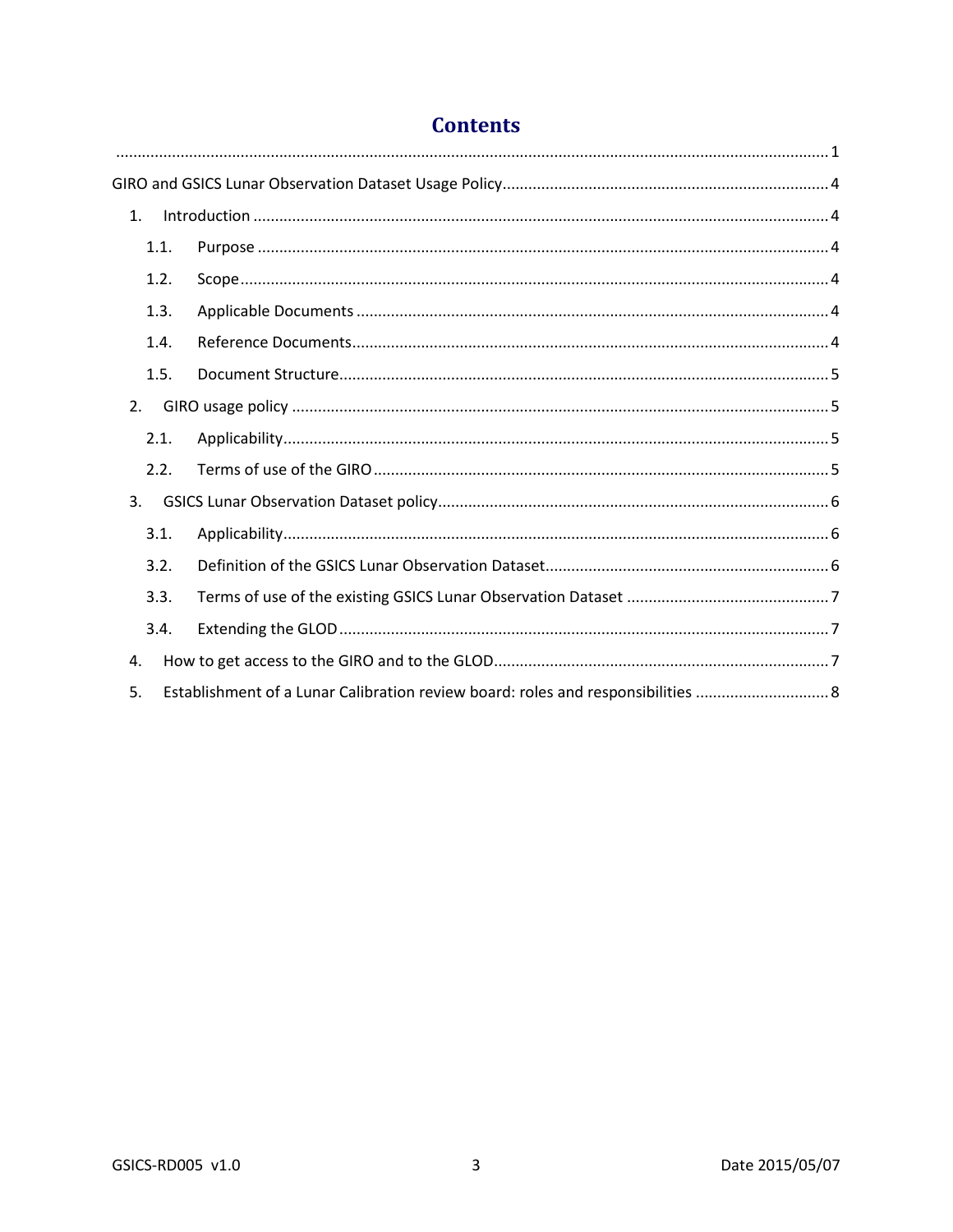## <span id="page-5-0"></span>**GIRO and GSICS Lunar Observation Dataset Usage Policy**

## <span id="page-5-1"></span>**1. Introduction**

#### <span id="page-5-2"></span>**1.1. Purpose**

The establishment of the GSICS Implementation of the ROLO (GIRO) model and the GSICS Lunar Observation Dataset (GLOD) is a collaborative effort to define a common unique calibration reference at international level and to achieve instrument inter-calibration based on this common reference. In order to ensure traceability the following collaboration framework has been defined: USGS is responsible for developing and improving the ROLO model; a unique GIRO Implementing Agency (currently EUMETSAT) is designated within GSICS to be responsible for implementing, verifying and validating these enhancements once they are released in the public domain through scientific publications. The GIRO Implementing Agency is also responsible for maintaining and distributing the GIRO and the GLOD.

The purpose of this document is to define a policy applicable to the use of the GIRO model and to the use of the GLOD, and to establish a Lunar Calibration Board in charge of reviewing the requests to access the GIRO and the GLOD, and of reviewing potential enhancements to the GIRO.

Participation in GIRO and GLOD does not restrict agencies from distributing, publishing or applying their own data sets and any component data sets obtained from other sources or by other agreements

#### <span id="page-5-3"></span>**1.2. Scope**

This document is targeting the *Lunar Calibration Community*, which is primarily defined as the GSICS and CEOS/IVOS member agencies agreeing to use the GIRO and to contribute data to the GLOD according to this policy. This community was initially represented by the participants in the first GSICS-CEOS/IVOS Lunar Calibration Workshop organized in December 2014 at EUMETSAT headquarters [\[RD-1\]\[RD-2\].](#page-5-6) It is meant to grow with time as new partners and new missions gain lunar observation capabilities.

This policy is compliant with EUMETSAT data sharing policy. It was also agreed with the Lunar Calibration Community at the first GSICS-CEOS/IVOS Lunar Calibration Workshop.

Any evolution of the present policy will require the majority agreement of the Lunar Calibration Community as established at the time of the proposed change.

#### <span id="page-5-4"></span>**1.3.Applicable Documents**

<span id="page-5-5"></span>None.

#### **1.4.Reference Documents**

<span id="page-5-6"></span>**[RD-1]** [Summary of the first GSICS –](https://gsics.nesdis.noaa.gov/pub/Development/LunarCalibrationWorkshop/SummaryoftheLunarCalibrationWorkshop.pdf) CEOS/IVOS *[https://gsics.nesdis.noaa.gov/wiki/Developme](https://gsics.nesdis.noaa.gov/wiki/Development/LunarCalibrationWorkshop)*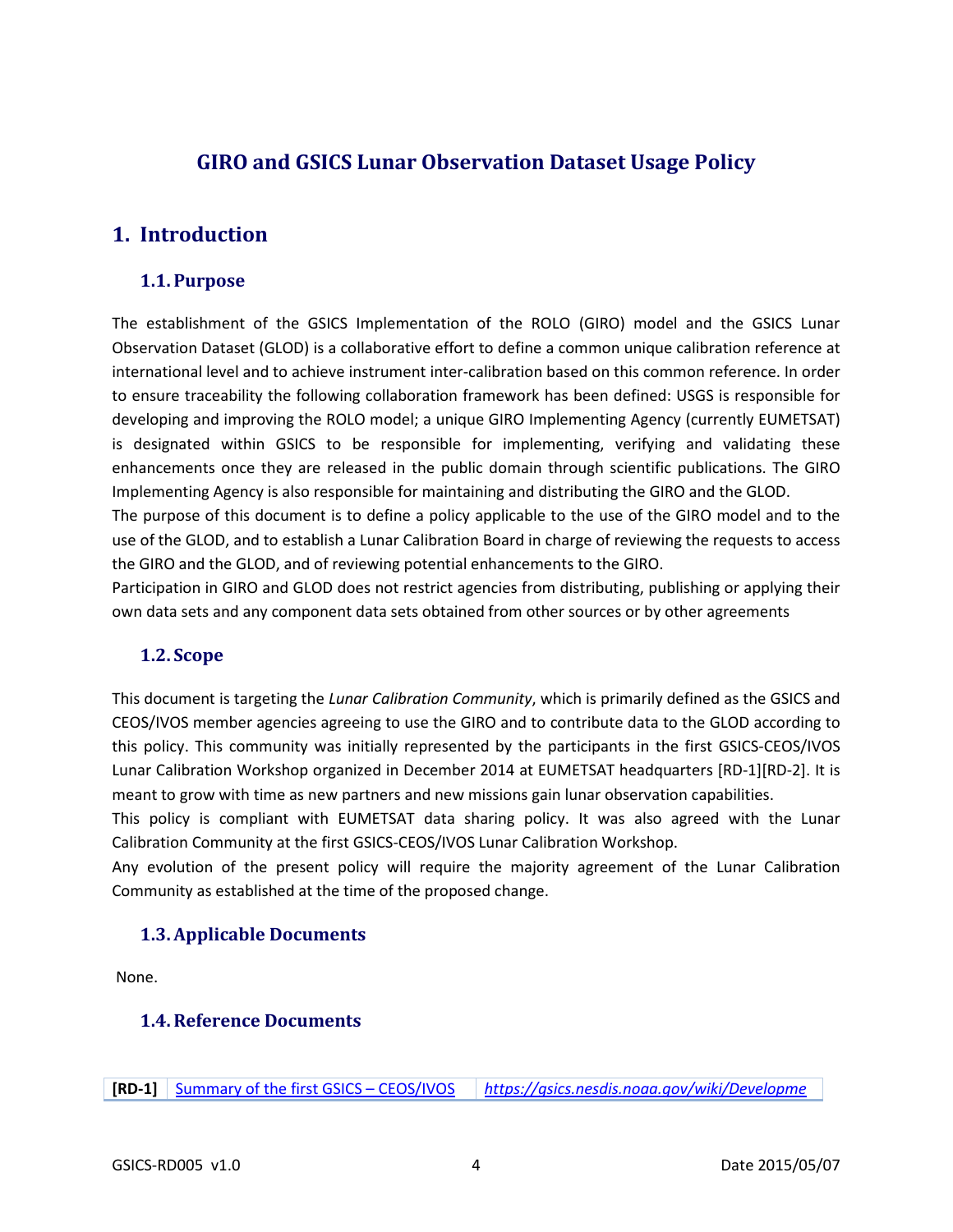| <b>Lunar Calibration Workshop</b>                    | nt/LunarCalibrationWorkshop                  |
|------------------------------------------------------|----------------------------------------------|
| <b>[RD-2]</b> Minutes of the first GSICS - CEOS/IVOS | https://qsics.nesdis.noaa.gov/wiki/Developme |
| <b>Lunar Calibration Workshop</b>                    | nt/LunarCalibrationWorkshop                  |

#### <span id="page-6-0"></span>**1.5. Document Structure**

- Section 1 General information (this section).
- Section 2 Definition of the GIRO usage policy.
- Section 3 Definition of the GSICS Lunar Observation Dataset policy.
- Section 4 How to get access to the GIRO and to the GLOD.
- Section 5 Establishment of a Lunar Calibration Review Board.

## <span id="page-6-1"></span>**2. GIRO usage policy**

### <span id="page-6-2"></span>**2.1.Applicability**

The present policy applies to members of the Lunar Calibration Community. This policy includes the use of the GIRO executables and the use of the code sources. Access to the GIRO is subject to agreement with the present policy.

#### <span id="page-6-3"></span>**2.2.Terms of use of the GIRO**

The GIRO is the publicly available reference for lunar calibration. As such, this implies that:

- 1. The GIRO shall be used only for the instrument(s) specified by the user's request for access. As stated in Section [3.b](#page-7-2) of the GLOD policy, users agree to provide a representative data set of each of those instruments. Access to the GIRO is granted only in conjunction with providing lunar observation data to the GLOD.
- 2. Users of the GIRO shall not distribute copies of the GIRO (executable or code) outside their organization. Access requests shall be made through EUMETSAT's point of contact (see Section 4). Subcontractors may be provided with GIRO by agreement of the prime contractor, through whom all communication will take place. In this case, the GIRO and GLOD policy applies automatically to subcontractors.
- 3. Only the GIRO version as provided by the GIRO Implementing Agency shall be referred to as the GIRO reference.
- 4. Reference to the GIRO shall state the number of the version used for data processing.
- 5. Local implementation:
	- a. For operational needs, agencies may implement their own version of the GIRO. This version shall NOT be referenced as the GIRO but as the agency's implementation. A clear distinction shall be made in order to preserve traceability and prevent confusion.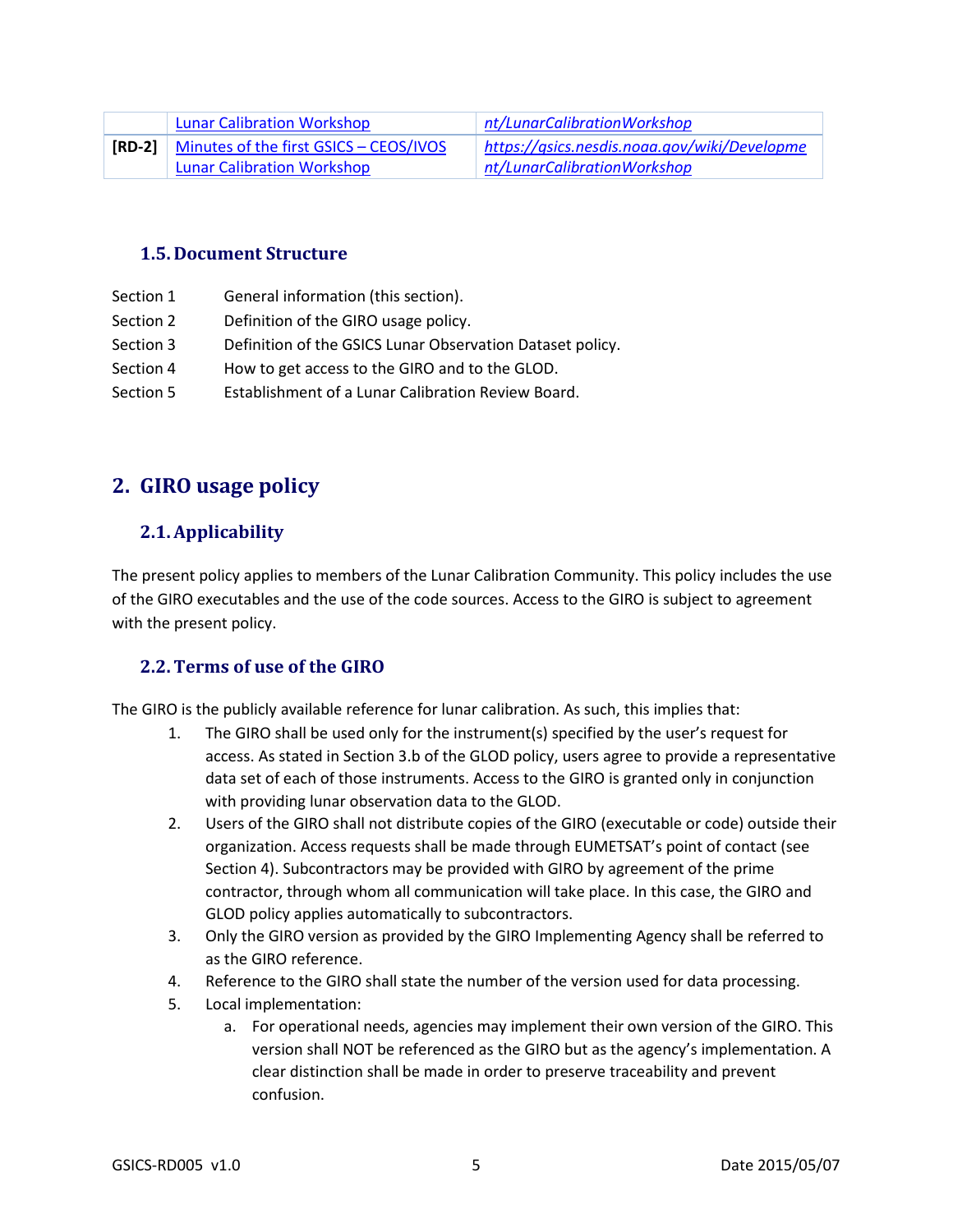- b. In the eventuality of a local implementation of the GIRO, an assessment of the associated uncertainties is recommended and should be made available to the Lunar Calibration Community (as defined in Section [1.b\)](#page-5-3) in order to maintain calibration traceability. Only differences significant with respect to machine precision need be reported.
- c. In the eventuality of a local implementation of the GIRO, a reference to the GIRO and acknowledgement to the GIRO Implementing Agency are requested when presenting technical reports, scientific publications and presentations.
- 6. Modifications to the source code can be proposed to the Lunar Calibration Community. These modifications shall be reviewed by a nominated board endorsed by the Lunar Calibration Community (see Sectio[n 5\)](#page-9-0). This review is meant to assess the benefits of the proposed modification for the lunar calibration reference. A written review shall be made available to the Lunar Calibration Workshop community. The GIRO Implementing Agency implements the agreed enhancements if any. After a full verification and validation is completed using the checking procedure (under preparation) on the test dataset (under preparation), a new version of the GIRO will be released.

# <span id="page-7-0"></span>**3. GSICS Lunar Observation Dataset policy**

## <span id="page-7-1"></span>**3.1.Applicability**

The present policy applies to members of the Lunar Calibration Community. This policy defines the use of the GSICS Lunar Observation Dataset (GLOD). Access to the GLOD is subject to agreement with the present policy.

### <span id="page-7-2"></span>**3.2. Definition of the GSICS Lunar Observation Dataset**

The GSICS Lunar Observation Dataset contains exclusively input files to the GIRO, that is:

- 1. The instrument spectral response functions
- 2. The lunar observation data

The GLOD is stored in a centralized repository managed by the GSICS Data Working Group. Access to the GIRO and to the GLOD is granted exclusively upon the provision of these files for each monitored instrument. In the case of future missions (it means that no data is available yet), users are expected to fulfill this requirement once the mission is launched upon a gentlemen's agreement. The lunar observation data shall be representative of typical lunar observations made by the instrument and cover the range of typical observed phase angles.

The spectral response functions files shall be formatted following GSICS standards (https://gsics.nesdis.noaa.gov/wiki/Development/WebHome).

The format for lunar observation data files is defined in the following document:

[https://gsics.nesdis.noaa.gov/pub/Development/LunarWorkArea/GSICS\\_ROLO\\_HighLevDescript\\_IODefi](https://gsics.nesdis.noaa.gov/pub/Development/LunarWorkArea/GSICS_ROLO_HighLevDescript_IODefinition.pdf) [nition.pdf.](https://gsics.nesdis.noaa.gov/pub/Development/LunarWorkArea/GSICS_ROLO_HighLevDescript_IODefinition.pdf)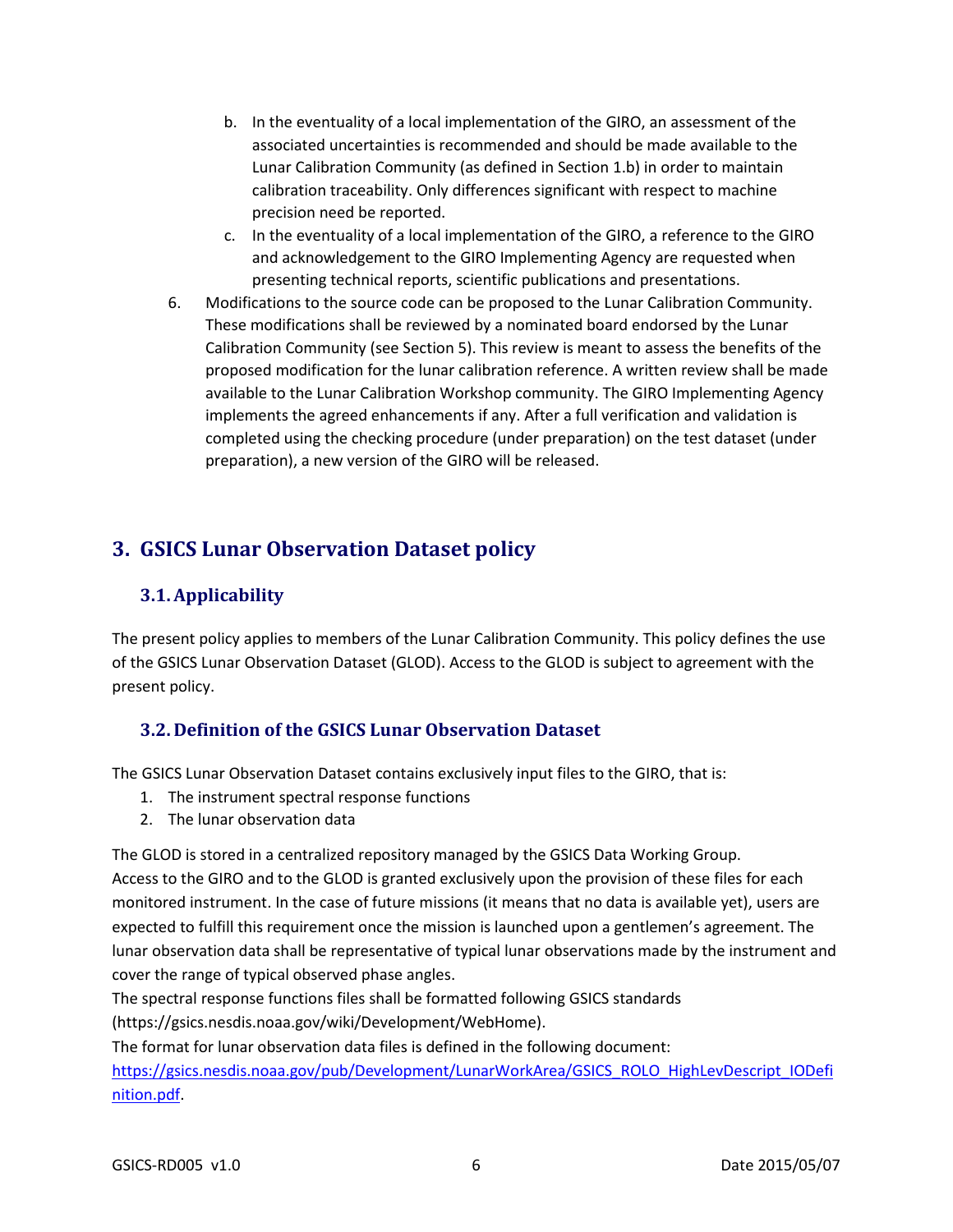Only the compulsory inputs are required into the lunar observation data files. Users are invited to provide also additional fields such as the Moon imagettes to allow further sanity checks at processing time. However these additional fields are not compulsory to run the GIRO.

### <span id="page-8-0"></span>**3.3.Terms of use of the existing GSICS Lunar Observation Dataset**

- 1. Users of the GLOD shall not distribute copies of the dataset outside their organization. Access requests shall be made through EUMETSAT's point of contact (see Section 4).
- 2. Users of the GLOD are granted access to all existing lunar observations and spectral response function files.
- 3. When using data from different instruments, users shall send for pre-publication review to the respective data owners a copy of any publication coming out from their work to ensure data are used in an appropriate manner.
- 4. In order to ensure traceability and visibility in scientific and technical communications, the version of the datasets scoped by these communications should be indicated when presenting results using the GIRO or local implementations of the GIRO.
- 5. Co-authorship might be offered in case of an extensive use of specific instrument datasets or in case of additional support from members of the Lunar Calibration Community.
- 6. Acknowledgement to the data providers is required as a minimum.
- 7. Acknowledgement to GSICS is required for making the GIRO and the GLOD available.

## <span id="page-8-1"></span>**3.4. Extending the GLOD**

The GLOD is expected to grow with data from past and present instruments for which lunar observations still have to be extracted and processed. Future missions may have more opportunities to observe the Moon and are expected to complement the GLOD.

Existing instrument datasets may also be modified when image processing is improved. In order to keep track of the changes, a version number will be assigned to each contribution to the GLOD. Additionally, the following practices shall apply:

1. The changes leading to the dataset update shall be documented in a release note by the data provider. In particular, the fields from the GIRO input (NetCDF files) affected by these changes shall be listed (similarly to what is done for the GIRO releases).

## <span id="page-8-2"></span>**4. How to get access to the GIRO and to the GLOD**

The access to the GIRO and to the GLOD is password protected.

An email shall be sent to EUMETSAT Service Desk (ops – at – eumetsat.int) to request access to the GIRO and to the GLOD. A description of the intended work should be provided together with a detailed description of the instrument the GIRO is meant to be applied to in order to support the application. This application will be reviewed by a review board as established in Section [5](#page-9-0) before access is provided. The approval of a request to access the GIRO and to the GLOD is upon the acceptance of the present GIRO and GLOD usage and sharing policy. Therefore the request should clearly state that the user agrees with all terms of the present policy.